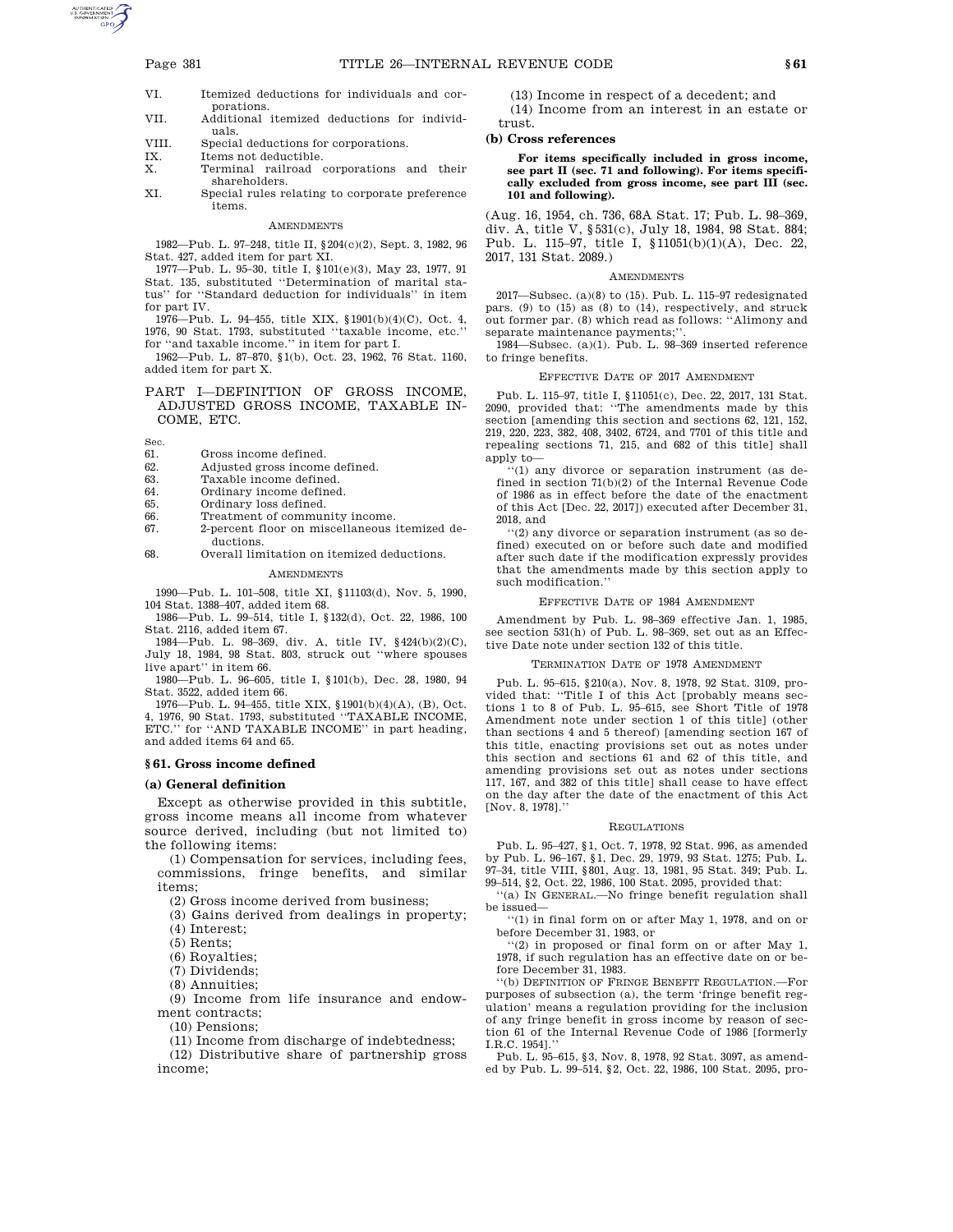vided that no regulations be issued in final form on or after Oct. 1, 1977, and before July 1, 1978, providing for inclusion of any fringe benefit in gross income by reason of section 61 of the Internal Revenue Code of 1986 [formerly I.R.C. 1954], ceased to have effect on the day after Nov. 8, 1978, pursuant to section 210(a) of that Act.

# NO GAIN RECOGNIZED FROM NET GIFTS MADE BEFORE MARCH 4, 1981

Pub. L. 98–369, div. A, title X, §1026, July 18, 1984, 98 Stat. 1031, as amended by Pub. L. 99–514, §2, Oct. 22, 1986, 100 Stat. 2095, provided that:

''(a) IN GENERAL.—In the case of any transfer of prop-erty subject to gift tax made before March 4, 1981, for purposes of subtitle A of the Internal Revenue Code of 1986 [formerly I.R.C. 1954, 26 U.S.C. 1 et seq.], gross income of the donor shall not include any amount attributable to the donee's payment of (or agreement to pay) any gift tax imposed with respect to such gift.

(b) GIFT TAX DEFINED.—For purposes of subsection (a), the term 'gift tax' means—

''(1) the tax imposed by chapter 12 of such Code [26 U.S.C. 2501 et seq.], and

''(2) any tax imposed by a State (or the District of Columbia) on transfers by gifts.

'(c) STATUTE OF LIMITATIONS —If refund or credit of any overpayment of tax resulting from subsection (a) is prevented on the date of the enactment of this Act [July 18, 1984] (or at any time within 1 year after such date) by the operation of any law or rule of law (including res judicata), refund or credit of such overpayment (to the extent attributable to subsection (a)) may nevertheless be made or allowed if claim therefor is filed within 1 year after the date of the enactment of this Act.''

PAYMENT-IN-KIND TAX TREATMENT ACT OF 1983

Pub. L. 98–4, Mar. 11, 1983, 97 Stat. 7, as amended by Pub. L. 98–369, div. A, title X, §1061(a), July 18, 1984, 98 Stat. 1046; Pub. L. 99–514, §2, Oct. 22, 1986, 100 Stat. 2095; Pub. L. 100–647, title VI, §6252(a)(1), Nov. 10, 1988, 102 Stat. 3752, provided that:

''SECTION 1. SHORT TITLE.

''This Act may be cited as the 'Payment-in-Kind Tax Treatment Act of 1983'.

''SEC. 2. INCOME TAX TREATMENT OF AGRICUL-TURAL COMMODITIES RECEIVED UNDER A 1983 PAYMENT-IN-KIND PROGRAM.

''(a) INCOME TAX DEFERRAL, ETC.—Except as otherwise provided in this Act, for purposes of the Internal Revenue Code of 1986 [formerly I.R.C. 1954]—

''(1) a qualified taxpayer shall not be treated as having realized income when he receives a commodity under a 1983 payment-in-kind program,

''(2) such commodity shall be treated as if it were produced by such taxpayer, and

''(3) the unadjusted basis of such commodity in the hands of such taxpayer shall be zero.

''(b) EFFECTIVE DATE.—This section shall apply to taxable years ending after December 31, 1982, but only with respect to commodities received for the 1983 crop year.

''SEC. 3. LAND DIVERTED UNDER 1983 PAYMENT-IN-KIND PROGRAM TREATED AS USED IN FARM-ING BUSINESS, ETC.

''(a) GENERAL RULE.—For purposes of the provisions specified in subsection (b), in the case of any land diverted from the production of an agricultural commodity under a 1983 payment-in-kind program—

''(1) such land shall be treated as used during the 1983 crop year by the qualified taxpayer in the active conduct of the trade or business of farming, and

''(2) any qualified taxpayer who materially participates in the diversion and devotion to conservation uses required under a 1983 payment-in-kind program shall be treated as materially participating in the operation of such land during such crop year.

''(b) PROVISIONS TO WHICH SUBSECTION (a) APPLIES.— The provisions specified in this subsection are—

 $(1)$  section 2032A of the Internal Revenue Code of 1986 (relating to valuation of certain farm, etc., real property),

''(2) section 6166 of such Code (relating to extension of time for payment of estate tax where estate con-

sists largely of interest in closely held business), ''(3) chapter 2 of such Code (relating to tax on selfemployment income), and

 $(4)$  title II of the Social Security Act [42 U.S.C. 401] et seq.] (relating to Federal old-age, survivors, and disability insurance benefits).

'SEC. 4. ANTIABUSE RULES.

''(a) GENERAL RULE.—In the case of any person, sections 2 and 3 of this Act shall not apply with respect to any land acquired by such person after February 23, 1983, unless such land was acquired in a qualified acquisition.

''(b) QUALIFIED ACQUISITION.—For purposes of this section, the term 'qualified acquisition' means any acquisition—

''(1) by reason of the death of a qualified transferor, ''(2) by reason of a gift from a qualified transferor, or

''(3) from a qualified transferor who is a member of the family of the person acquiring the land.

'(c) DEFINITIONS AND SPECIAL RULES.—For purposes of this section—

''(1) QUALIFIED TRANSFEROR.—The term 'qualified transferor' means any person—

''(A) who held the land on February 23, 1983, or

''(B) who acquired the land after February 23, 1983, in a qualified acquisition.

''(2) MEMBER OF FAMILY.—The term 'member of the family' has the meaning given such term by section 2032A(e)(2) of the Internal Revenue Code of 1986.

''(3) MERE CHANGE IN FORM OF BUSINESS.—Subsection (a) shall not apply to any change in ownership by reason of a mere change in the form of conducting the trade or business so long as the land is retained in such trade or business and the person holding the land before such change retains a direct or indirect 80-percent interest in such land.

'(4) TREATMENT OF CERTAIN ACQUISITIONS OF RIGHT TO THE CROP.—The acquisition of a direct or indirect interest in 80 percent or more of the crop from any land shall be treated as an acquisition of such land.

''SEC. 5. DEFINITIONS AND SPECIAL RULES.

''(a) GENERAL RULE.—For purposes of this Act—

''(1) 1983 PAYMENT-IN-KIND PROGRAM.—The term '1983 payment-in-kind program' means any program for the 1983 crop year—

''(A) under which the Secretary of Agriculture (or his delegate) makes payments in kind of any agricultural commodity to any person in return for—

''(i) the diversion of farm acreage from the pro-

duction of an agricultural commodity, and ''(ii) the devotion of such acreage to conserva-

tion uses, and ''(B) which the Secretary of Agriculture certifies

to the Secretary of the Treasury as being described in subparagraph (A).

'(2) CROP YEAR.—The term '1983 crop year' means the crop year for any crop the planting or harvesting period for which occurs during 1983. The term '1984 crop year' means the crop year for wheat the planting and harvesting period for which occurs during 1984.

''(3) QUALIFIED TAXPAYER.—The term 'qualified taxpayer' means any producer of agricultural commodities (within the meaning of the 1983 payment-in-kind programs) who receives any agricultural commodity in return for meeting the requirements of clauses (i) and (ii) of paragraph  $(1)(A)$ .

''(4) RECEIPT INCLUDES RIGHT TO RECEIVE, ETC.—A right to receive (or other constructive receipt of) a commodity shall be treated the same as actual receipt of such commodity.

''(5) AMOUNTS RECEIVED BY THE TAXPAYER AS REIM-BURSEMENT FOR STORAGE.—A qualified taxpayer re